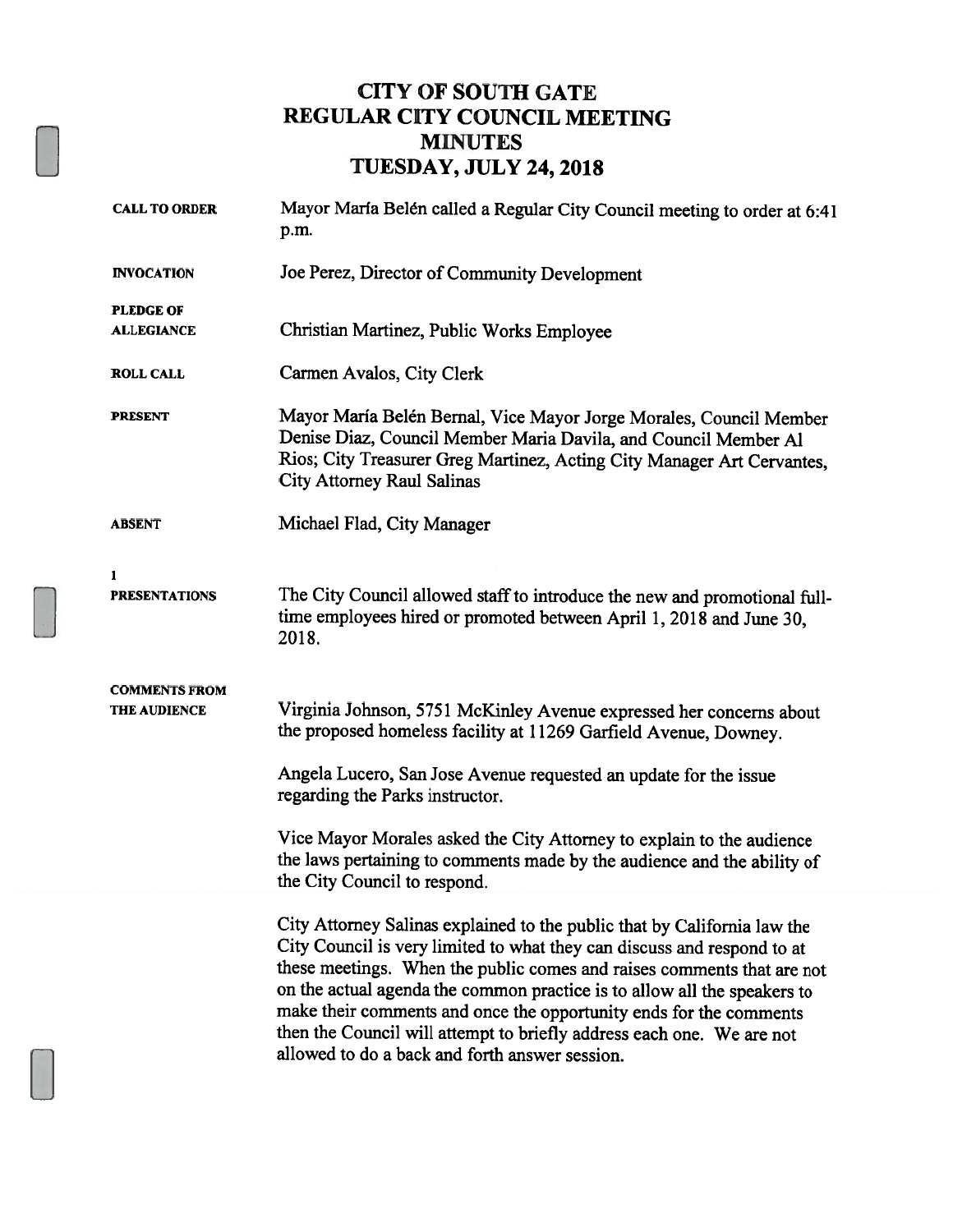| <b>COMMENTS FROM</b><br>THE AUDIENCE<br><b>CONT'D</b> | Bryan Ramirez, 9310 Virginia Avenue would like an update on the Parks<br>instructor.                                                                                                                                                                                                                                                                                                                                                                       |  |  |
|-------------------------------------------------------|------------------------------------------------------------------------------------------------------------------------------------------------------------------------------------------------------------------------------------------------------------------------------------------------------------------------------------------------------------------------------------------------------------------------------------------------------------|--|--|
|                                                       | Veronica Ruiz, 10631 Stanford Avenue expressed her concerns about the<br>homeless situation and the safety of the residents.                                                                                                                                                                                                                                                                                                                               |  |  |
|                                                       | Juan Martinez, 10246 San Jose Avenue expressed his concerns about<br>safety in the City of South Gate.                                                                                                                                                                                                                                                                                                                                                     |  |  |
|                                                       | Ms. Cuellar, 1113 State Street, Lynwood also would like an update on the<br>Parks instructor.                                                                                                                                                                                                                                                                                                                                                              |  |  |
|                                                       | Mayor Bernal asked the City Attorney for an overview for the public on<br>the process and what we expect to see.                                                                                                                                                                                                                                                                                                                                           |  |  |
|                                                       | City Attorney Salinas stated that this is in the case of the instructor Marina<br>Rolf and as many people know we had a very large crowd that came to<br>City Council to express their support and following that meeting the City<br>Council did direct the City Manager to initiate a review of the decision<br>process. The City Manager requested that the City Attorney make the<br>review and the City Attorney gave a brief response on the review. |  |  |
|                                                       | Art Cervantes, Acting City Manager and Randy Davis Chief of Police<br>gave a brief response to the matters brought up in Open Session regarding<br>the homeless.                                                                                                                                                                                                                                                                                           |  |  |
| <b>COMMENTS FROM</b><br><b>STAFF</b>                  | Carmen Avalos, City Clerk provided Council with an overview on the<br>meetings she attended at the Los Angeles County Registrar Recorder's<br>Office regarding elections.                                                                                                                                                                                                                                                                                  |  |  |
|                                                       | Council Member Diaz reported on her meeting at the Vector Control and<br>controlling the mosquitos. She also visited the transfer center here in<br>South Gate and the HUB Cities committee meeting. She thanked the<br>volunteers that worked the Relay for Life event and attended the Arts<br>Event on the River. She would like to see more events like this to our                                                                                    |  |  |
|                                                       | South Gate Community.                                                                                                                                                                                                                                                                                                                                                                                                                                      |  |  |
|                                                       | Council Member Rios attended a census meeting in South Gate and<br>explained the process and importance of a census. He also attended the<br>Relay for Life and the Art Festival.                                                                                                                                                                                                                                                                          |  |  |
|                                                       | Council Member Davila was part of the Relay for Life and entered in a<br>team. She also attended the Art Festival and felt it was a great event that<br>should be held every year. She also shared that she is expecting her first<br>grandchild.                                                                                                                                                                                                          |  |  |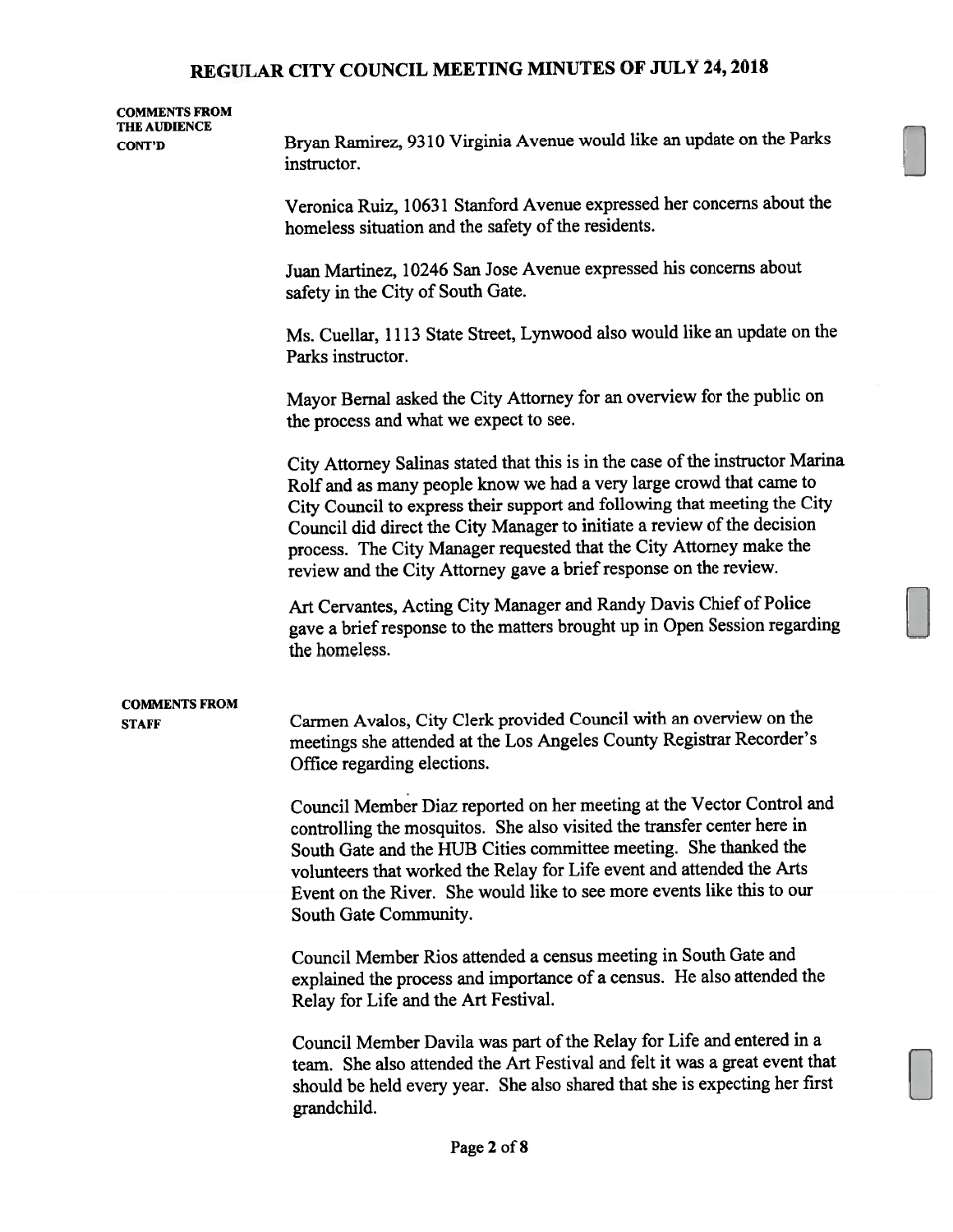#### COMMENTS FROM

STAFF CONT'D Vice Mayor Morales attended the Los Angeles County Board Meeting to testify as part of the Safe Cleanup Water Program which will be on the November ballot. He also attended the Independent Cities Association Conference.

> Mayor Bernal attended the Los Angeles County Sanitation District Board meeting and they are in the middle of labor negotiations. She also attended the Independent Cities Association Conference. They had presentations on the homeless and urban <sup>p</sup>lanning. She stated that unfortunately the homeless problem is a regional issue and that California has one of the largest homeless problems in the Country. The Police Department cannot arrest someone just because they are homeless. There has to be <sup>a</sup> violation of some sort for the Police Department to become involved. She stated that staff is working with the City of Downey and we can be reassured that we are part of the process. She also requested that staff look into the Clean Power Alliance stating that our neighboring cities are also part of this alliance and if it could be more cost effective for us.

Council Member Davila informed every one of <sup>a</sup> meeting regarding the West Santa Ana Branch trains that will be held in Huntington Park and <sup>a</sup> second meeting in Bellflower. This is part of the process for the environmental studies.

CONSENT CALENDAR Agenda Items 4, 5, 6, 7, and 8 were unanimously approved by motion of Council Member Davila and seconded by Mayor Bernal. Items 2, 3, and <sup>9</sup> were pulled for separate discussion.

2

URBAN GREENING The City Council unanimously approved A, B and C by motion of Mayor Bernal and seconded by Council Member Davila.

- a. Adopted Resolution No.  $7823$  entitled Resolution of the City Council of the City of South Gate approving a Funding Agreement (Contract No. 3464) with the California State Water Resources Control Board and designating the Director of Public Works/City Engineer to represent the City in carrying out the responsibilities of the Funding Agreement for the South Gate Urban Orchard Demonstration Project, as necessary to receive <sup>a</sup> \$7,975,100 Proposition 1 Grant for the construction of the South Gate Urban Orchard Demonstration Project;
- b. Appropriated \$7,975,100 in Proposition 1 Grant Funds to the South Gate Urban Orchard Demonstration Project (City Project No. 539-PRK), Account No. 311-790-31-9214; and
- c. Authorized the Mayor to execute the Funding Agreement in <sup>a</sup> form acceptable to the City Attorney.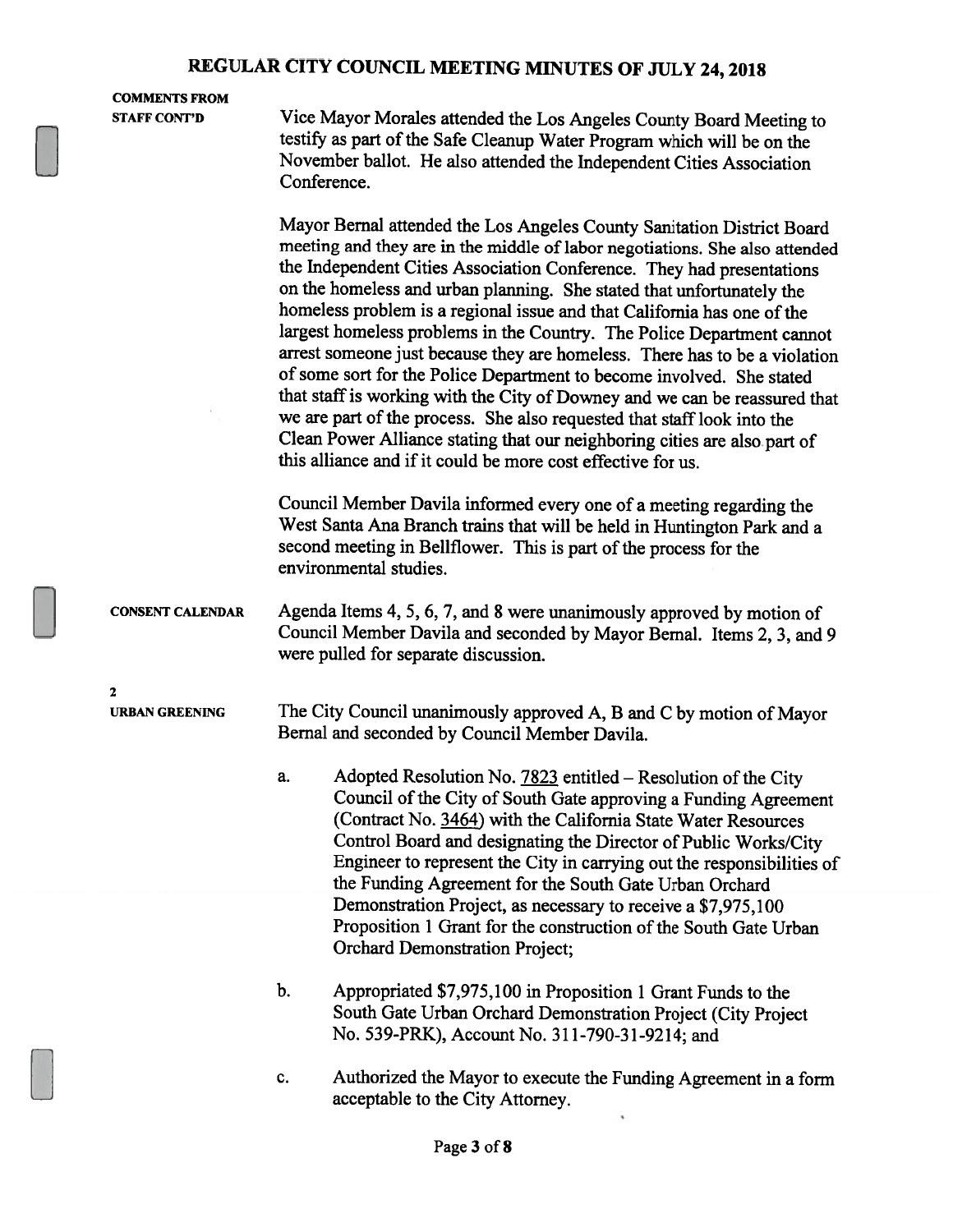| 3<br><b>ENERGY SAVINGS</b> | The City Council unanimously approved A, B, and C by motion of Mayor<br>Berenal and seconded by Council Member Rios.                                                                                                                                                                                                                                                                                                                                                                               |                                                                                                                                                                                                                                                                                                                                                                                                                                                      |  |  |
|----------------------------|----------------------------------------------------------------------------------------------------------------------------------------------------------------------------------------------------------------------------------------------------------------------------------------------------------------------------------------------------------------------------------------------------------------------------------------------------------------------------------------------------|------------------------------------------------------------------------------------------------------------------------------------------------------------------------------------------------------------------------------------------------------------------------------------------------------------------------------------------------------------------------------------------------------------------------------------------------------|--|--|
|                            |                                                                                                                                                                                                                                                                                                                                                                                                                                                                                                    |                                                                                                                                                                                                                                                                                                                                                                                                                                                      |  |  |
|                            | a.                                                                                                                                                                                                                                                                                                                                                                                                                                                                                                 | Adopted Resolution No. 7824 entitled - Resolution of the City<br>Council of the City of South Gate adopting the Mobile Source Air<br>Pollution Reduction Review Committee (MSRC) Local<br>Government Partnership Program requirements to receive grant<br>funds and committing to funding the local match requirement;                                                                                                                               |  |  |
|                            | $b$ .                                                                                                                                                                                                                                                                                                                                                                                                                                                                                              | Upon notification of the award of grant funding, authorized the<br>Director of Administrative Services to appropriate \$50,000 in<br>MSRC Grant Funds to Account 223-610-49-9003 to fund the<br>purchase of five electric vehicles, and appropriated \$77,400 in<br>MSRC Grant Funds and \$22,600 in AQMD Subvention Funds, to<br>Account 223-610-49-9005, to fund the purchase and installation of<br>three electric vehicle charging stations; and |  |  |
|                            | c.                                                                                                                                                                                                                                                                                                                                                                                                                                                                                                 | Authorized the Mayor to execute the Funding Agreement (Contract<br>No. 3465), in a form acceptable to the City Attorney.                                                                                                                                                                                                                                                                                                                             |  |  |
| 4                          |                                                                                                                                                                                                                                                                                                                                                                                                                                                                                                    |                                                                                                                                                                                                                                                                                                                                                                                                                                                      |  |  |
| <b>LEAGUE OF CA CITIES</b> | The City Council unanimously adopted Resolution No. 7825 entitled - A<br>Resolution of the City Council of the City of South Gate, California,<br>designating Vice Mayor Jorge Morales to serve as the City's voting<br>delegate and Mayor Maria Belén Bernal as the City's alternate voting<br>delegate during the 2018 League of California Cities Annual Business<br>Meeting/General Assembly on September 14, 2018 was a unanimously<br>approved during consideration of the Consent Calendar. |                                                                                                                                                                                                                                                                                                                                                                                                                                                      |  |  |
| 5<br><b>SGPMMA</b>         |                                                                                                                                                                                                                                                                                                                                                                                                                                                                                                    | The City Council unanimously approved A and B during consideration of<br>the Consent Calendar.                                                                                                                                                                                                                                                                                                                                                       |  |  |
|                            | a.                                                                                                                                                                                                                                                                                                                                                                                                                                                                                                 | Approved Amendment No. 2 to Contract No. 3395 with the South                                                                                                                                                                                                                                                                                                                                                                                         |  |  |
|                            |                                                                                                                                                                                                                                                                                                                                                                                                                                                                                                    | Gate Professional and Mid Management Association regarding<br>Fair Labor Standards Act implementation issues; and                                                                                                                                                                                                                                                                                                                                    |  |  |
|                            | b.                                                                                                                                                                                                                                                                                                                                                                                                                                                                                                 | Authorized the Mayor to execute the Amendment No. 2 in a form<br>acceptable to the City Attorney.                                                                                                                                                                                                                                                                                                                                                    |  |  |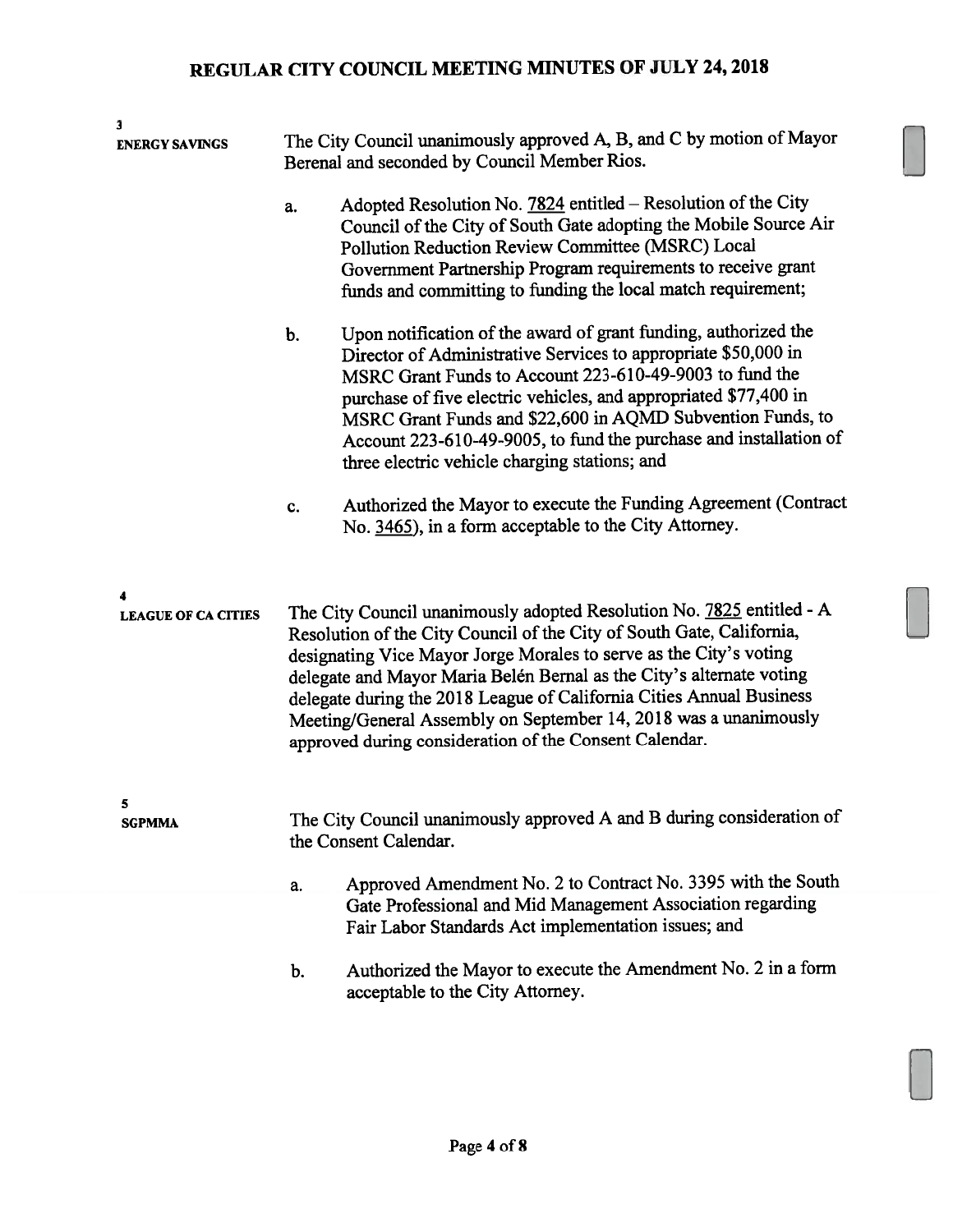| 6                       |                                                                                                                                                                                                        |  |  |  |
|-------------------------|--------------------------------------------------------------------------------------------------------------------------------------------------------------------------------------------------------|--|--|--|
| WORKERS' COMP           | The City Council unanimously approved A and B during consideration of<br>the Consent Calendar.                                                                                                         |  |  |  |
|                         | Approved Amendment No. 2 to Contract No. 2232 with<br>a.<br>AdminSure Inc., for workers' compensation self-insurance<br>services; and                                                                  |  |  |  |
|                         | b.<br>Authorized the Mayor to execute Amendment No. 2 in a form<br>acceptable to the City Attorney.                                                                                                    |  |  |  |
| 7<br><b>STORM DRAIN</b> | The City Council unanimously approved A and B during consideration of<br>the Consent Calendar.                                                                                                         |  |  |  |
|                         | a.<br>Approved an Agreement (Contract No. 3463) with Ron's<br>Maintenance, Inc., for catch basin maintenance services for an<br>amount not-to-exceed \$301,500 for a three-year term; and              |  |  |  |
|                         | b.<br>Authorized the Mayor to execute the Agreement in a form<br>acceptable to the City Attorney.                                                                                                      |  |  |  |
| 8                       |                                                                                                                                                                                                        |  |  |  |
| <b>EMERGENCY</b>        |                                                                                                                                                                                                        |  |  |  |
| <b>PLANNING</b>         | The City Council unanimously approved A and B during consideration of<br>the Consent Calendar.                                                                                                         |  |  |  |
|                         | Accepted the completion of construction, effective April 24, 2018,<br>a.<br>of the Emergency Operation Center Remodel Project, City Project<br>No. 582-ARC constructed by R Dependable Const Inc.; and |  |  |  |
|                         | b.<br>Directed the City Clerk to file a Notice of Completion with Los<br>Angeles County Recorder's Office.                                                                                             |  |  |  |
| 9<br><b>MINUTES</b>     | The City Council approved A and B.                                                                                                                                                                     |  |  |  |
|                         | The Special Meeting minutes and Special Budget minutes of May<br>a.<br>15, 2018.                                                                                                                       |  |  |  |
|                         | ROLL CALL: Mayor Bernal, yes; Vice Mayor Morales, yes; Council<br>Member Diaz, yes; Council Member Rios, yes; Council Member Davila,<br>absent.                                                        |  |  |  |
|                         | b.<br>The Special and Regular Meeting minutes of June 26, 2018.                                                                                                                                        |  |  |  |
|                         | ROLL CALL: Mayor Bernal, yes; Vice Mayor Morales, abstain; Council<br>Member Diaz, yes; Council Member Rios, yes; Council Member Davila,<br>yes.                                                       |  |  |  |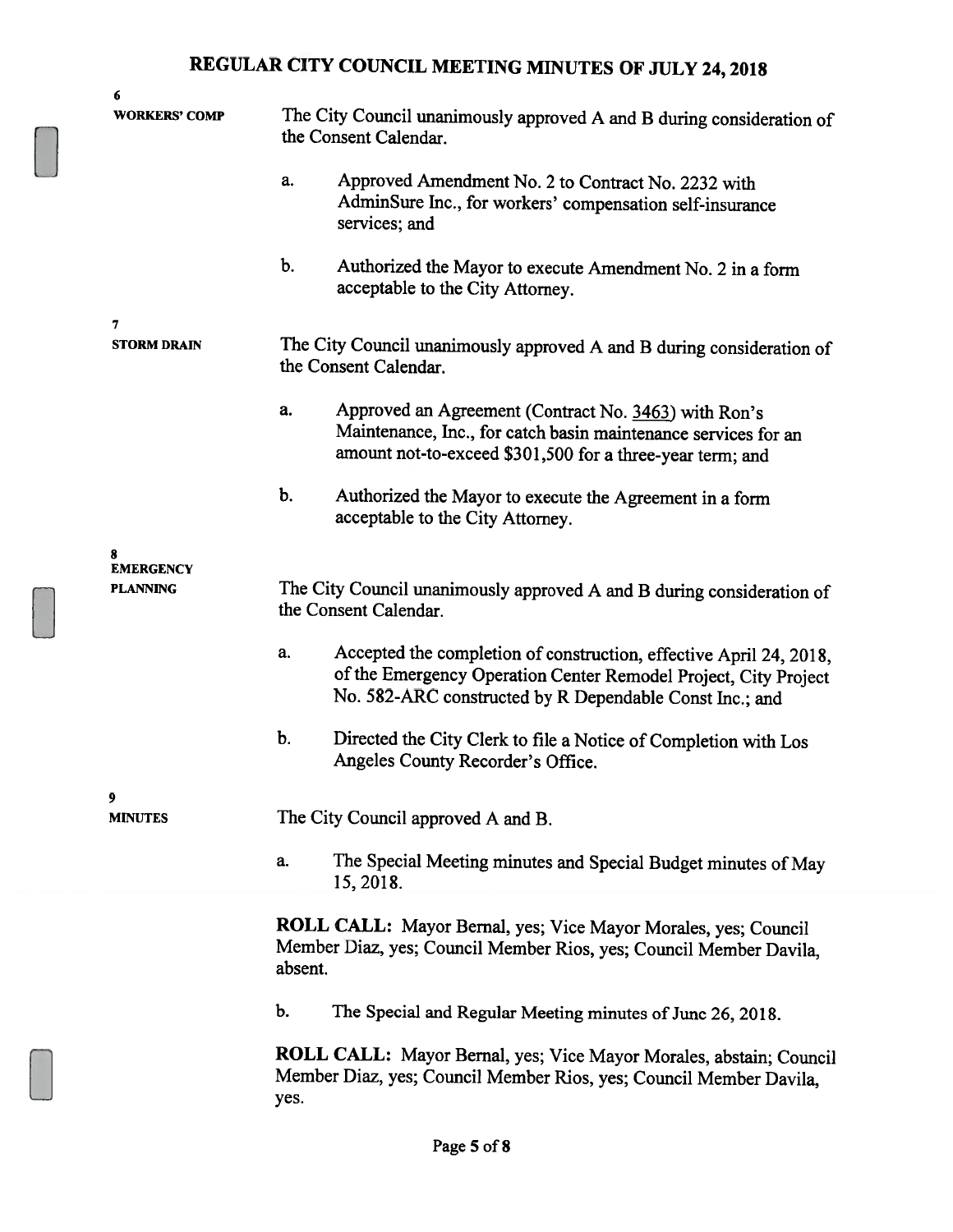WALK-ON ITEM The City Attorney requested that the City Council consider two walk on items. There will be one item for Open Session and one item for Closed Session. The Brown Act allows us to walk on items that are not on the agenda when certain conditions are met. Namely, that the matter arose after the posting of the agenda and also the matter cannot wait until the Council has their next regular scheduled meeting.

> In the case of the open session agenda, yesterday it was announced that one member of the Los Angeles Unified School District, Ref Rodriguez had <sup>p</sup>led guilty to <sup>a</sup> felony and has resigned. LAUSD is making <sup>p</sup>lans to replace him or consider how to replace him and the City of South Gate should have <sup>a</sup> voice in that and the matter should be considered this evening. City Attorney Salinas recommended to the Mayor that we have <sup>a</sup> motion that would allow us to walk this matter onto the agenda. We would need 4 or 5 Council Members to vote for the affirmative so this item could be considered.

This item was approve<sup>d</sup> to be walked on the agenda by Council Member Davila and seconded by Council Member Rios.

ROLL CALL: Mayor Bernal, yes; Vice Mayor Morales, yes; Council Member Diaz, yes; Council Member Rios, yes; Council Member Davila, yes.

City Attorney Salinas stated that in addition to this item we received <sup>a</sup> claim for potential litigation against the City that would allow us to consider this matter. The item came up after the posting of the agenda and it is also <sup>a</sup> matter that cannot wait until the next regular City Council Meeting and would like the matter of threatened litigation discussed in closed session again based on <sup>a</sup> <sup>4</sup> to <sup>5</sup> Council Members to vote for the affirmative so this item could be considered.

This item was approve<sup>d</sup> to be walked on the agenda by Council Member Davila and seconded by Mayor Bernal.

ROLL CALL: Mayor Bernal, yes; Vice Mayor Morales, yes; Council Member Diaz, yes; Council Member Rios, yes; Council Member Davila, yes.

In regards to the discussion to consider what if any action the City Council would like to take in light of the announcement yesterday of the resignation of office by the member of the Los Angeles Unified School Board the City Council would like <sup>a</sup> letter sent to the Los Angeles Unified School Board stating that the Board take into consideration that outside of the City of Los Angeles that South Gate has more LAUSD students than any other City within the LAUSD boundary line and that if the Board decides to create an appointing pane<sup>l</sup> that the City of South Gate would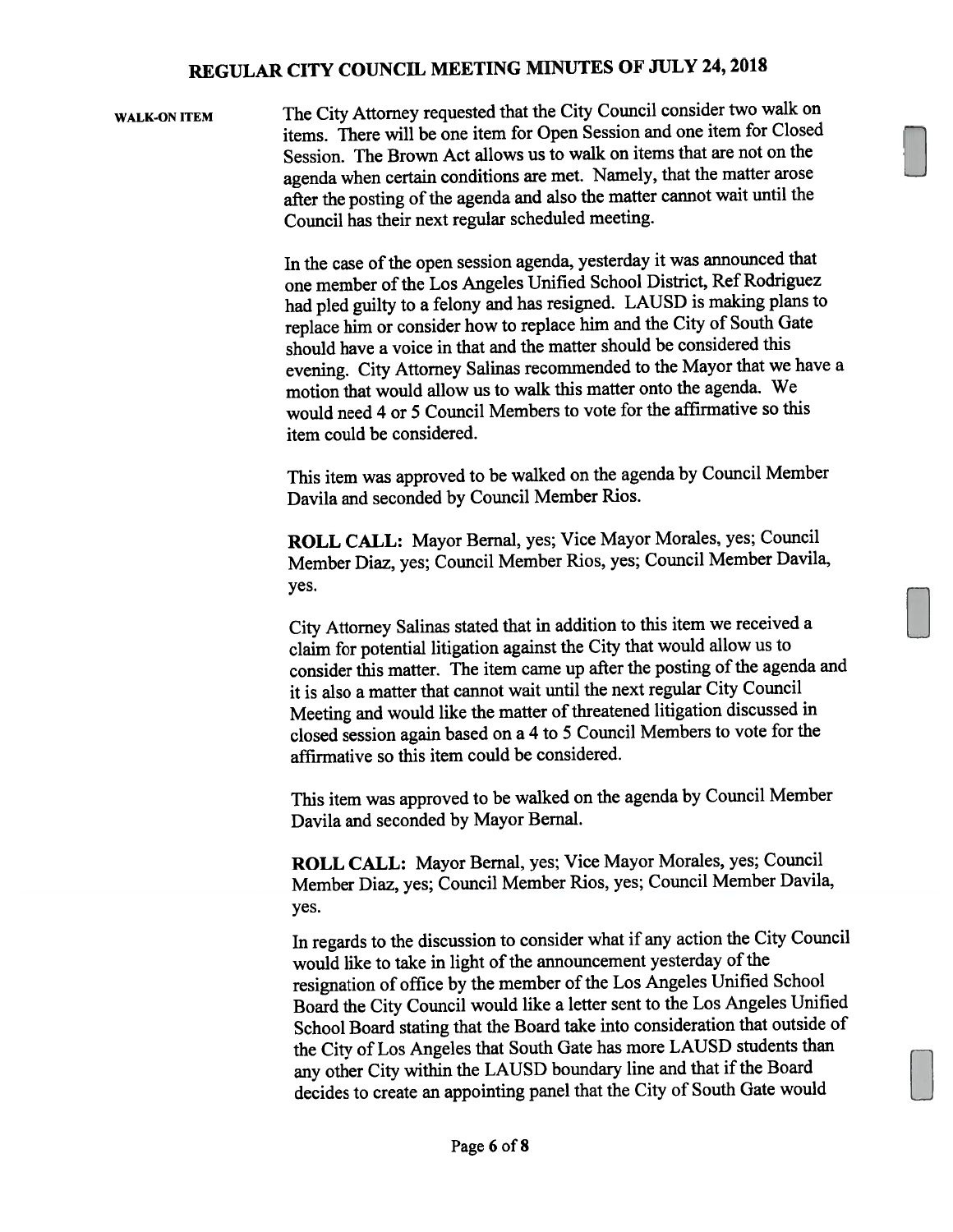| WALK-ON ITEM          |                                                                                                                                                                                                                                                                                                                                                                                                                         |                                                                                                                                                    |  |  |
|-----------------------|-------------------------------------------------------------------------------------------------------------------------------------------------------------------------------------------------------------------------------------------------------------------------------------------------------------------------------------------------------------------------------------------------------------------------|----------------------------------------------------------------------------------------------------------------------------------------------------|--|--|
| CONT'D                | like to be a part of the panel by motion of Council Member Davila and<br>seconded by Mayor Bernal.                                                                                                                                                                                                                                                                                                                      |                                                                                                                                                    |  |  |
|                       | yes.                                                                                                                                                                                                                                                                                                                                                                                                                    | ROLL CALL: Mayor Bernal, yes; Vice Mayor Morales, yes; Council<br>Member Diaz, yes; Council Member Rios, yes; Council Member Davila,               |  |  |
| 10                    |                                                                                                                                                                                                                                                                                                                                                                                                                         |                                                                                                                                                    |  |  |
| <b>PRESENTATIONS</b>  | The City Council considered providing staff with direction regarding the<br>proposed Home Recognition Program.                                                                                                                                                                                                                                                                                                          |                                                                                                                                                    |  |  |
|                       | The City Council directed staff to assign the Planning Commission to<br>decide from the selection of homes to be recognized. Distribution of the<br>awards will be done throughout the entire community and in addition to<br>the City Council recognition and lawn sign the selected home will receive<br>an azalea plant was unanimously approved by motion of Council Member<br>Davila and seconded by Mayor Bernal. |                                                                                                                                                    |  |  |
| 11<br><b>BUDGET</b>   | The City Council unanimously authorized the carryover of unspent budget<br>appropriations from FY 2016/17 to FY 2017/18 for the funds detailed in<br>Exhibit A by motion of Mayor Bernal and seconded by Council Member<br>Davila.                                                                                                                                                                                      |                                                                                                                                                    |  |  |
| 12<br><b>WARRANTS</b> | The City Council unanimously approved the Warrants and Cancellations<br>for July 24, 2018 by motion of Council Auditor Davila and seconded by<br><b>Council Member Rios.</b>                                                                                                                                                                                                                                            |                                                                                                                                                    |  |  |
|                       | Total of Checks:<br>Voids:<br>Total of Payroll Deductions:<br><b>Grand Total:</b>                                                                                                                                                                                                                                                                                                                                       | \$3,177,503.89<br>$\left( \mathcal{S}\right)$<br>16,900.14)<br>334,937.79<br>\$<br>\$2,825,665.96                                                  |  |  |
|                       | Cancellations: 77645, 78122, 78215                                                                                                                                                                                                                                                                                                                                                                                      |                                                                                                                                                    |  |  |
|                       |                                                                                                                                                                                                                                                                                                                                                                                                                         |                                                                                                                                                    |  |  |
| <b>CLOSED SESSION</b> | The Council Members recessed into Closed Session at 9:02 p.m. and<br>reconvened at 9:37 p.m. with all Members of Council present. City<br>Attorney Salinas reported the following:                                                                                                                                                                                                                                      |                                                                                                                                                    |  |  |
|                       | action taken in Closed Session.                                                                                                                                                                                                                                                                                                                                                                                         | The City Council received a presentation from the City Attorney's Office<br>in regards to a walk-on case of threatened litigation and there was no |  |  |